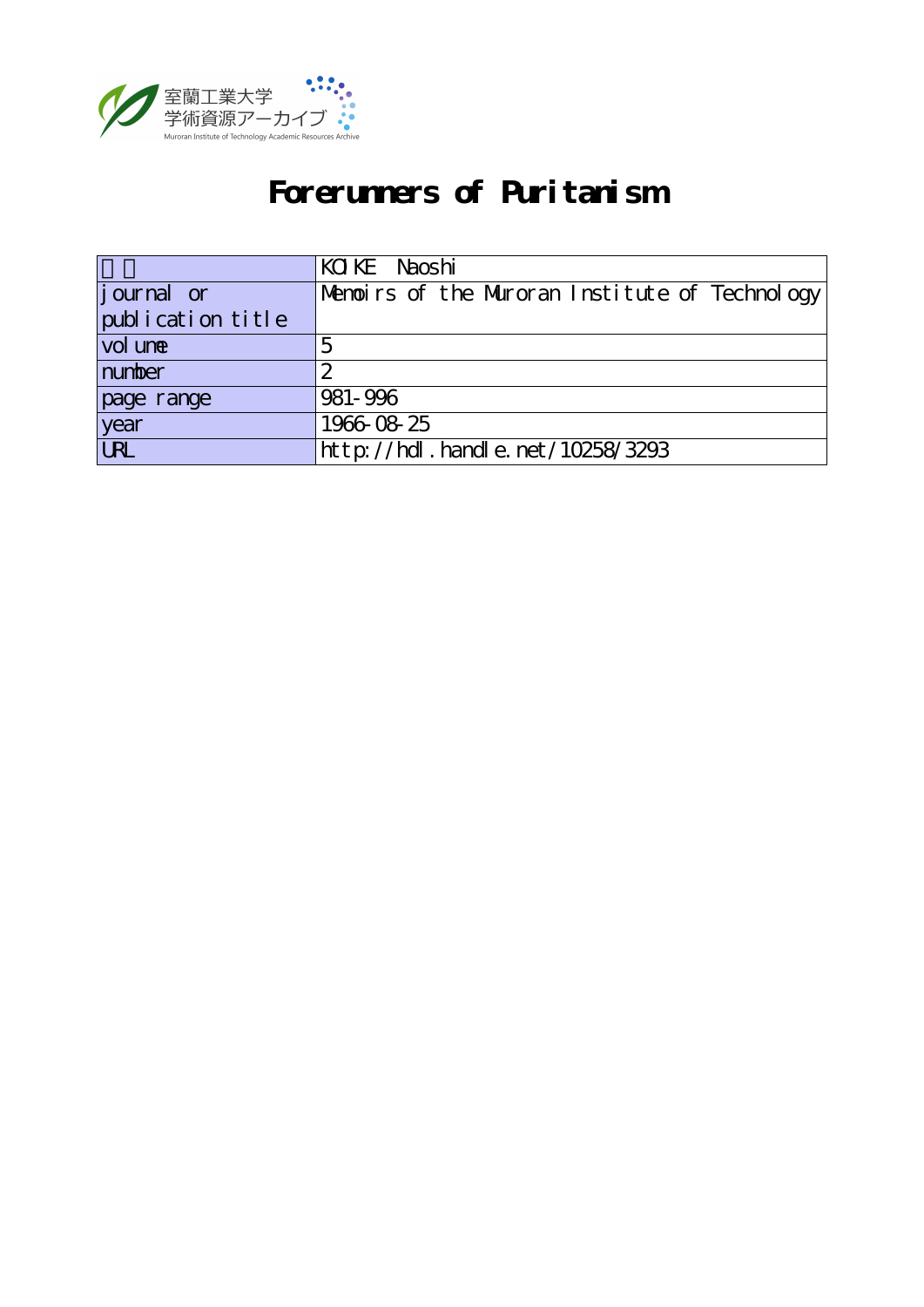# Forerunners of Puritanism

## Naoshi Koike

#### Abstract

Through the many years of human histories there have been many varied fortunes of many nations and races. Among them two cases are of special significance. One is Israel's founding of an independent nation after they were led out of slavery from Egypt by Moses, the man of faith, a thousand and one hundred years B.C. The other is that of Puritan England, seeking for freedom of faith, laid the foundation of the United States of America in New England. Although there was about three thousand years of disparity between these two histories, we cannot but notice one fundamental common fact between these two. That is, that both were of the same spirit, seeking for freedom of faith, and that faith became the foundation in establishing separate independent countries. Here, I wish to trace some forerunners of the Protestant Reformation, their Puritan backgrounds, their influence to later ages, and experiences in which they paid with their lives for the freedom of their faith

#### Contents

| 2. |                                                       |
|----|-------------------------------------------------------|
| 3. |                                                       |
| 4. | Faith of the Pilgrim Fathers and Their Influence  985 |
| 5. |                                                       |
|    | (1)                                                   |
|    | (2)                                                   |
|    | (3)                                                   |
|    | (4)                                                   |
|    | (5)                                                   |
|    | (6)                                                   |
|    |                                                       |
|    | (8)                                                   |
|    | (9)                                                   |
| 6. |                                                       |
|    |                                                       |
| 8. |                                                       |

#### 1. INTRODUCTION

At first glance, it seems that there is no relationship between the freedom of faith and the establishment of an independent nation; but yet there is a deep inevitable relationship between the two. That which gives real freedom to man is faith. From this faith, spiritual independence is born, and only those nations that hold such an independent spirit can build up true social and political independence and still retain them. Freedom of faith is different from the so-called free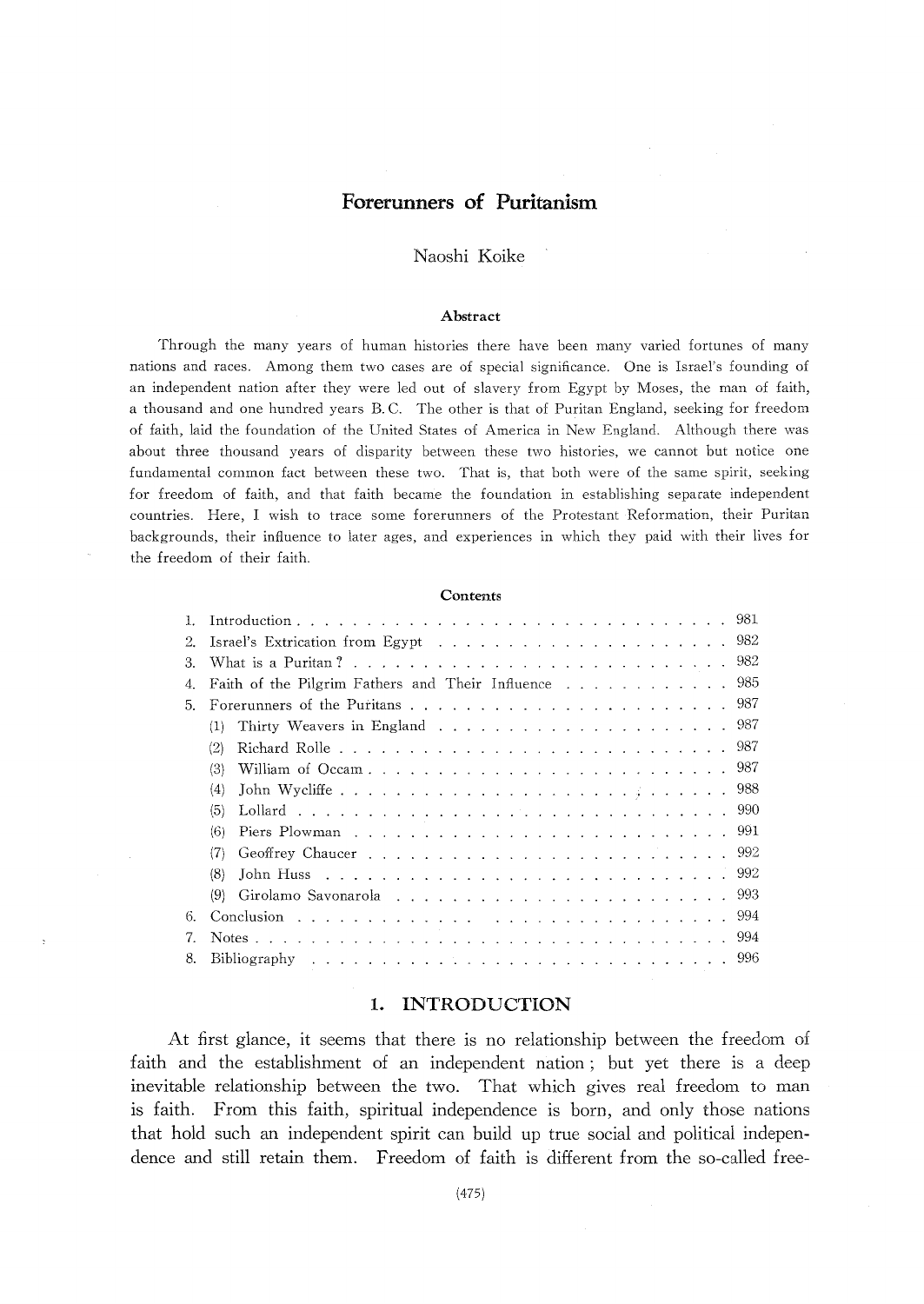dom of religion where man is free to believe any religion or not to believe any. Freedom of faith is freedom given by faith. It is not we who choose a God whom we believe; but God who chooses and seizes us and lets us be His people. In this way, through obeying God, man can be released from all earthly and human restrictions, especially from the yoke of sins committed within himself, and hereby man is given true freedom and independence. Such is the freedom of faith shown through the Bible; it is the freedom sought by 1srael in old times, and by Puritans in modern times. Only a nation who sought such freedom could really become a free and an independent nation; and only through such a nation could a really free and independent country be built. These histories solemnly teach each of us personally a great lesson on the importance of a nation's basic idea of God, faith, and humanity, especially under the existing state of the world.

## 2. ISRAEL'S EXTRICATION FROM EGYPT

Concerning Israel, although the Israelites were slaves in Egypt, they always, above all, sought freedom of faith. Moses, the representative of Israel, requested Pharaoh, the king of Egypt: "Thus saith Jehovah, the God of Israel, let my people go, that they may hold a feast unto me in the wilderness."l) The meaning is that Moses demanded freedom for the children of 1srael to go into the wilderness and worship their God. The king of Egypt was very stubborn and would not easily comply with such a request. Egypt in those days was the center of a material civilization, a country symbolic of the world mind, and a great world power and influence. It could perhaps be compared to the similar position of the United States of America in the world today. Israel had been taken prisoner by Egypt; and Pharaoh, tyrant king, cruelly tried to prevent the bright future of 1srael's freedom. Moses, however, made it his consistent aim to obtain a freedom of faith for Israel, and he would not concede a point; and yet it was neither by means of diplomacy nor violence, but only through simply leaving himself to the guidance of God in seeking for this freedom of faith. Thus, in this way Moses extricated 1srael from Egypt, aided by the providence of God; and in doing so, he came to lay the foundation of the Israelite nation. It is worthy of notice that in saving this slave nation, Moses first requested "the freedom of faith", before asking for improvement of livelihood or political freedom. Above all he sought "the kingdom of God and his righteousness"; and for that reason, Israel received first the salvation, from God, and then later also the freedom of livelihood and independence of government. "But seek first his kingdom and his righteousness, and all these things shall be yours as well.<sup>"2)</sup> This became a fact for Israel. The same thing is found to have happened in Puritan hisory.

#### 3. WHAT IS A PURITAN?

Puritanism was a part of Protestantism under the influence of Luther and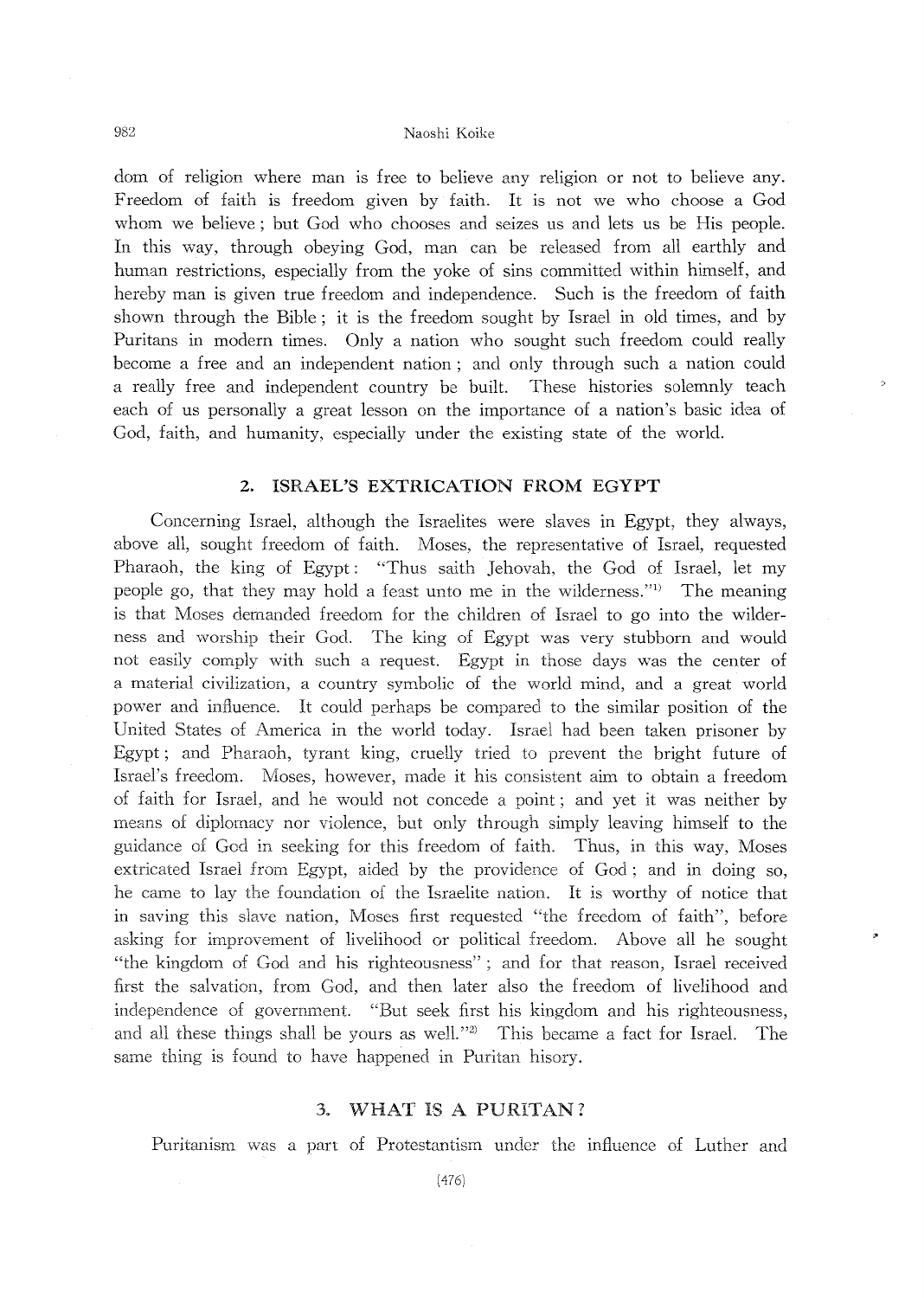Calvin. Especially it was a part of Calvinism, which was in action in England and the United States of America in the 16th and 17th centuries. The Puritans did not necessarily belong to one sect or group, but they all bore the same spirit, generally called "Puritanism". Consequently, men and women had in fact existed with a Puritan faith before the name was invented; and there will probably continue to be Puritans long after it has ceased to be a common epithet. In this sense, who the first Puritan was and who may prove to be the last are questions one need not try to answer.<sup>3)</sup> In England, the leaders of the Reformation were Puritans; and in the United States of America its first founders were also Puritans. In modern England and the United States, the moral backbone and the spiritual influences of these nations had their origins in Puritanism. Tracing the descent of the Puritanism which chiefly exists in Calvinism, it became the religious policy of Queen Elizabeth. In 1558, she became queen, and accepted Protestantism; and, as ruler of the country, she secured a position for herself at the head of the Church of England, with the Act of Supremacy and the Act of Uniformity. At the same time, she unified the formal service in the national church system and requested all her nation to obey it. But although accepting Protestantism officially, it still retained many Catholic traditional and formal usages in the practical worship. It had a good deal of political affiliation, and was not always a pure reformative movement based only on Protestant doctrine. For that reason, those who wished to be thorough in the Protestant service could not be satisfied with that of the national church system, and wanted to reform it into a pure and genuine faith. They were, consequently, called Puritans because they sought pure faith and pure worship. In the beginning it was a contemptuous nickname given to Non-conformists and Presbyterians, but later it became a general term.<sup>4)</sup>

"No greater moral change ever passed over a nation than passed over England during the years which parted the middle of the reign of Elizabeth from the meeting of the Long Parliament. England became the people of a book, and that book was the Bible. It was as yet the one English book which was familiar to every Englishman; it was read at churches and read at home, and everywhere its words, as they fell on ears which custom had not deadened to their force and beauty, kindled a startling enthusiasm."5)

"The strength, of the Puritan cause lay in the middle and professional class, rather than among the small traders or the gentry; and it is in a Puritan of this class that we find the fullest and noblest expression of the new influence which was leavening the temper of the time. Milton is not only the highest, but the completest type of Puritanism. His life is absolutely contemporary with that of his cause."6)

What Puritans sought first of all was freedom of pure worship based on the Bible, that is the word of God and faith based on each individual's conscience. Their central thoughts were: individual personal dignity and responsibility for the individual's spirit that is connected directly with God, righteousness by faith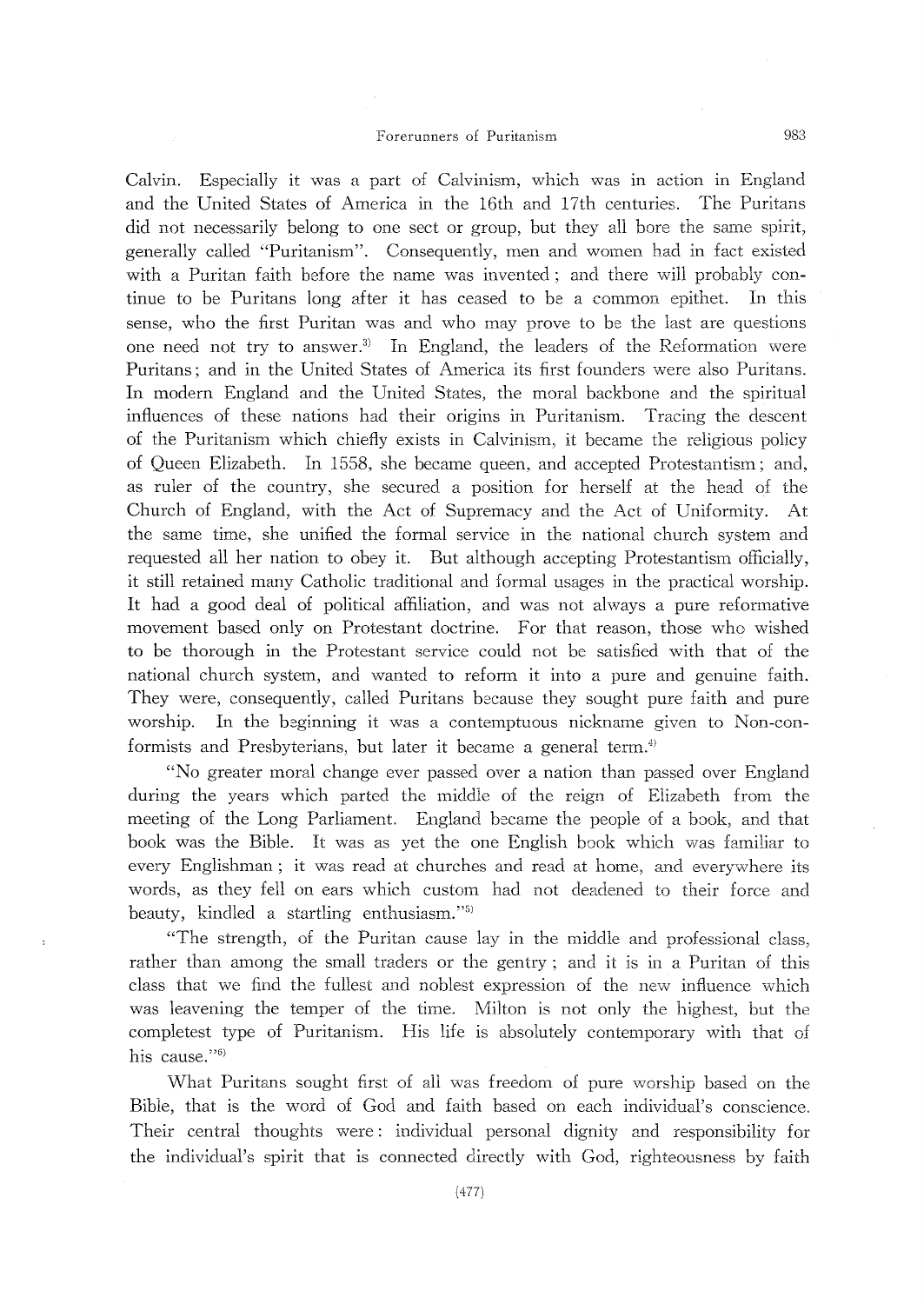#### 984 Naoshi Koike

and supremacy of conscience; and they pushed formal institutions away. The self-awakening of the freedom of man's will was the bottom of their thought and action. Man is requested to resolve to defend his spirit, obey the supreme order of God and fight against the devil. The Bible for them was the highest authority for their faith and salvation. Therefore they believed that the Bible should not be restricted by human institutions or ecclesiastical authority, but should be searched to find the truth contained therein through each person's conscience, since the Bible consisted of the words of God, and not of man. In accordance with this principle, a man should be permitted to study the Bible inclividually, willingly, and independently without ecclesiastical absolute authority; moreover, all individuals should not need a system of priestly ranks between God and man, because each one was believed to be under the immediate guidance and control of God, and capable of being directly saved by God.

"The Puritans were protestants  $\dot{a}$  outrance, and the name is sometimes extended to embrace those Christian sects or schools which manifested the protestant spirit even before the Protestant Reformation. Puritanism in this generic sense, as 'strictness of living ancl simplicity of worship'-Christianity in its pristine purity, and opposed to fleshly and worldly compromise, as well as to ecclesiasticism, ritu alism, the multiplication of sacramental mysteries, and the elaboration of dogmais a recurrent phenomenon in Christian history."7)

The "universal priesthood" was their faith. This faith, however, was not peculiar to Puritans; this was the same principle of faith already made clear through the New Testament, especially clearecl up through the gospel principles as explained by Paul: "A man is justified by faith apart from works of  $law."$ " Thus, the principle of the faith was eternally established. The one who can save man is God, yes, it is only God. Therefore, salvation does not depend on any type of ceremony or institution which man has settled. Herewith, God's absolute sovereignty and grace were made clear with which man can be saved only by believing, obeying, and accepting the grace and gift of righteousness given by God through Christ. "And not as through one that sinnecl, so is the gift: for the judgment came of one unto condemnation, but the free gift came of many trespasses unto justification. For if, by the trespass of the one, death reigned through the one; much more shall they that receive the abundance of grace and of the gift of righteousness reign in life through the one, even Jesus Christ."9)

This is a contrast of judgement, of Adam, and of the grace of Christ; and also a contrast of death and life. There is a great difference between death and life. Adam's fall brought death into the world; and Christ through his righteous ness, made a new life possible. In a word, man enters morality through faith. "Now that no man is justified by the law before God, is evident: for, The righteous shall live by faith."<sup>10)</sup> The Puritans requested such faith; they never pressed novelty, but requested only the faith that was no more than the faith that had already been given through the Bible. They simply and purely requested freedom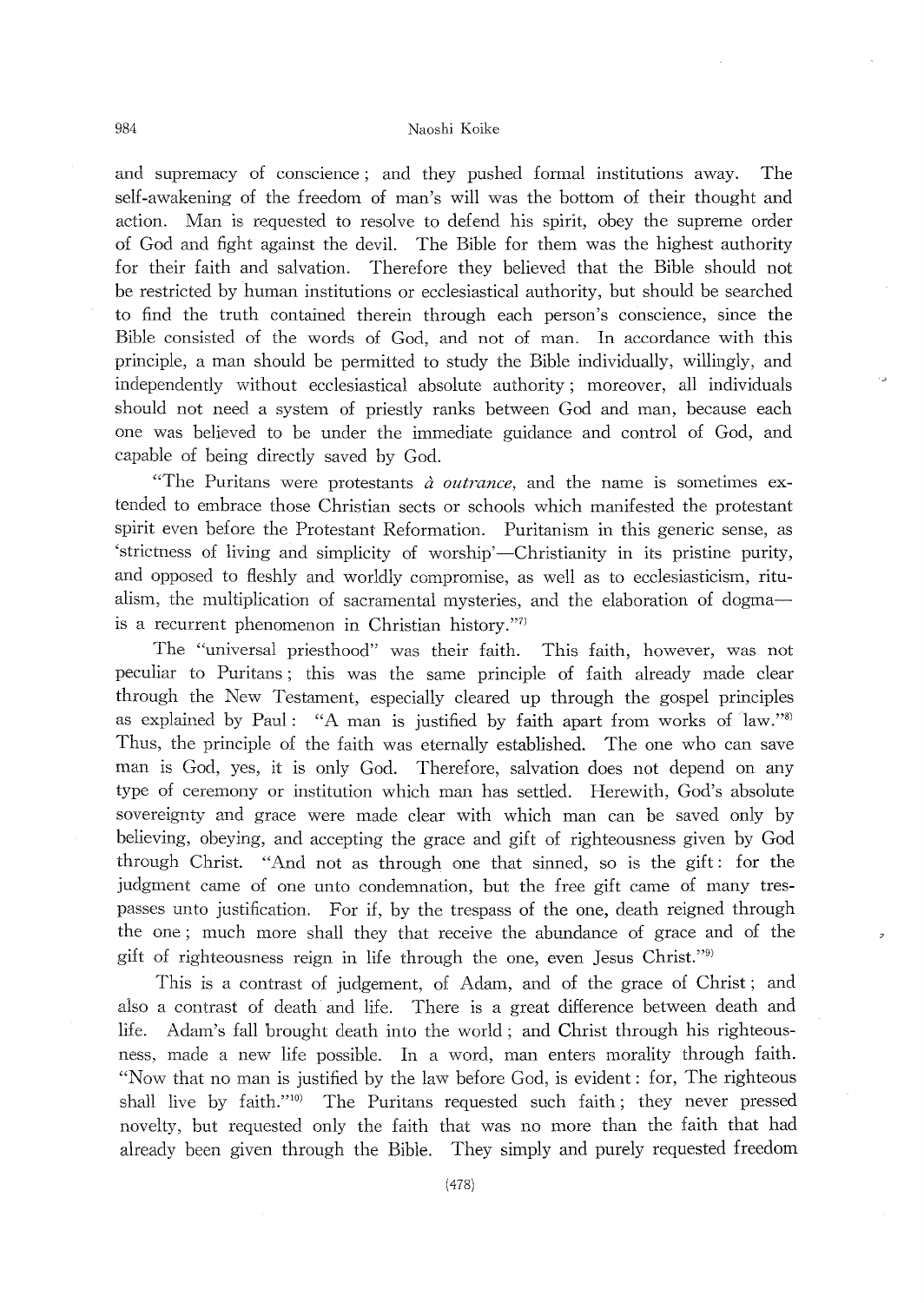of faith based on individual conscience and purity of worship; for this reason, they feared neither persecution nor suppression.

This fact made them to be Puritans and made the spirit of an English nation pure, and it became the foundation to establish the Puritan England, and also the fundamental life to establish the United States in New England. Of course this does not mean that the United States from that time on has a1ways been ruled by this Puritan tradition in America.

# 4. FAITH OF THE PILGRIM FATHERS AND THEIR INFLUENCE

In autumn of 1620 the Pilgrim Fathers landed on the New Continent, across stormy seas, in order to get to the place where they could worship God with freedom of faith. The party consisted of one hundred and two members on the Mayflower, a sailing boat of a hundred and eighty tons. Seventy three of these being men of which thirty four were adults, twenty below the age of twenty, and nineteen employees; and twenty nine women, of which there were eighteen wives, eight young girls and three maids.<sup>11)</sup>

In the spring of 1608, the members of the Scrooby Church, a group of Separatists crossed to Holland from the River Humber, near Grimsby, on a Dutch vessel engaged for the purpose of escaping cruel persecution. Upon receiving increased persecution, they were led by John Robinson until they finally reached Amsterdam in safety. They removed to Leyden in 1609, and made that place their homes.<sup>12)</sup> From there they planed to migrate to the New Continent, hoping for realization of their goal.

"We are well weaned," wrote their minister, John Robinson, "from the delicate milk of the mother-country, and inured to the difficulties of a strange land. The people are industrious and frugal. We are knit together as a body in a most sacred covenant of the Lord, of the violation whereof we make great conscience, and by virtue whereof we hold ourselves strictly tied to all care of each other's good and of the whole. It is not with us as with men whom small things can discourage." Returning from Holland to Southampton, they started in two small vessles for the new land: but one of these soon put back, and only its companion, the *Mayflower*, a bark of a hundred and eighty tons, with forty-one emigrants and their families on board, persisted in continuing its voyage.

The little company of the "Pilgrim Fathers," 1ater generations loved to call them, landed on the barren coast of Massachusetts at a spot to which they gave the name of Plymouth, in memory of the 1ast Eng1ish port at which they touched. They had soon to face the long hard winter of the north, to bear sickness and famine; even when these years of toil and suffering had passed there was a time when "they knew not at night where to have a bit in the morning."<sup>13)</sup>

"On December 21, 1920, when the Pi1grims began coming ashore at Plymouth, they had a1ready committed an act as momentous as any that lay ahead of them.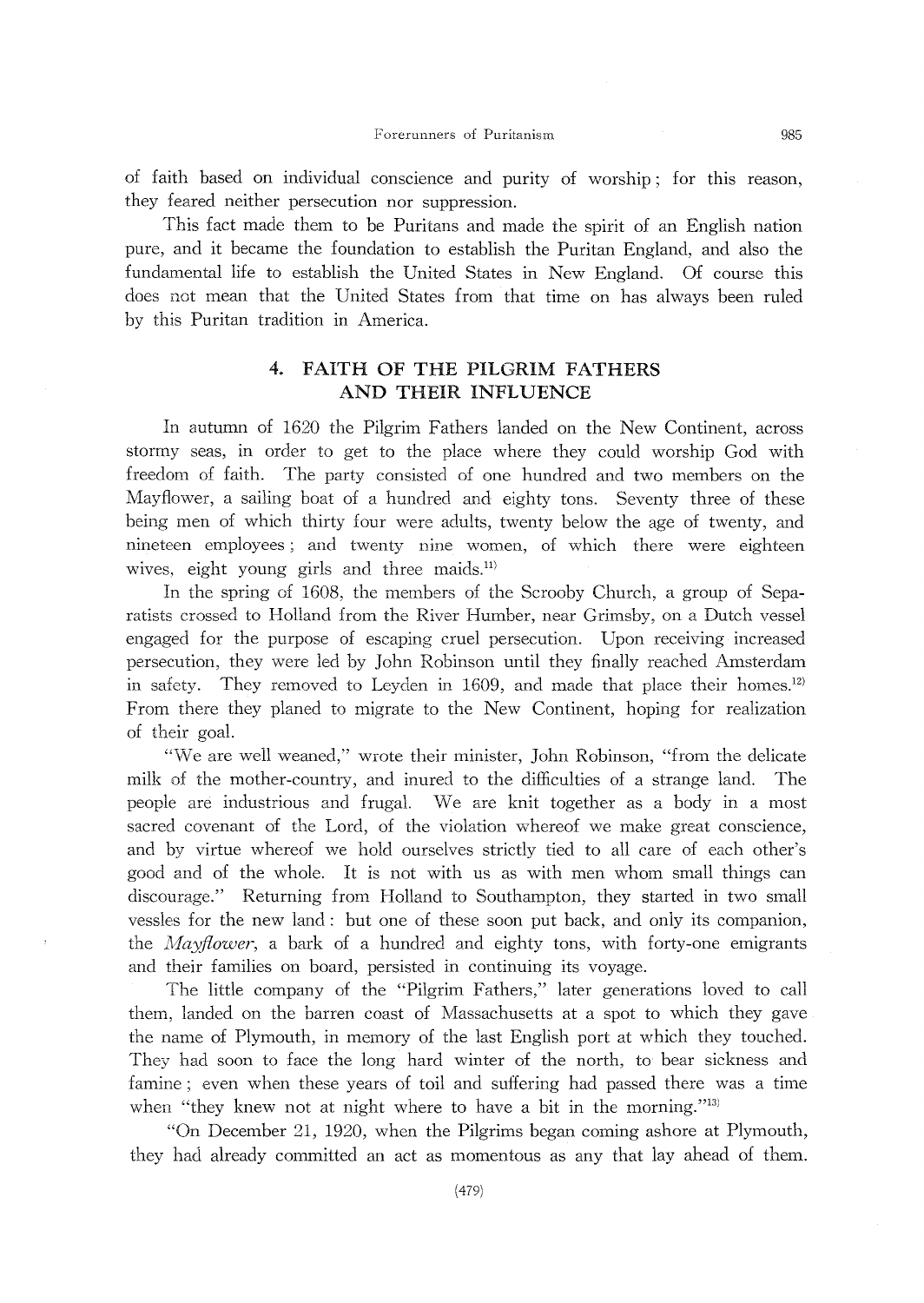#### 986 Naoshi Koike

Aboard ship they had signed the Mayflower Compact: 'We...solemnly and mutua11y in the Presence of God-covenant and combine ourselves... into a civil Body Politic.' They pledged full obedience to all decisions made for the general good. In effect, this simple document established democratic self-government, with church law as the sole code and constitution of an incorporated business community. Thus was created the first *Biblical Commonwealth* in New England."<sup>14)</sup>

This thought and institution was accepted not on1y in the Plymouth Colony, but also later in the large Puritan settlement in Massachusetts; and also, in the Declaration of 1ndependence drafted chiefly by Jefferson, who was much influenced by the political thought of John Locke (1632-1704), so that Jefferson had Puritan tradition in the bottom of his mind. And we can also see its fundamental thought in the constitution of the United States and Lincoln's Gettysburg Address. Therefore, the thought of the American revolution was originated in English American Puritanism in the 16th and 17th centuries with rationalism and enlightement of the 18th century joined together. 1t is broadly known that modern democracy is the child of the Reformation.

 $(1)$  "When, in the course of human events, it becomes necessary for one people to dissolve the political bands which have connected them with another and to assume among the powers of the earth the separate and equal station to which the laws of nature and of nature's God entitle them, a decent respect to the opinions of mankind requires that they should declare the causes which impel them to the separation.<sup>115</sup>—These are important words which clear up the meaning of the declaration and the foundation of its thought.

"We hold these truths to be self-εvident: That all men are created equal; that they are enclowed by their Creator with certain unalienable rights; that among these are life, liberty, and the pursuit of happiness;... deriving their just powers from the consent of the goverened..."<sup>16</sup>)—This is central thought of the declaration, insisting rights and duties of mankind.

"We, therefore, the Representatives of the United States of America,...appealing to the Supreme Judge of the world for the rectitude of our intentions, solemnly publish and declare that these United Colonies are, and of right ought to be, Free and Independent States... with a firm reliance on the protection of Divine Providence, we mutually pledge to each other our lives, our fortunes, and our sacred honor."<sup>17</sup>) The Declaration of independence is a crystallization of actual experience in the history of the United States; and as far as its ideas are concerned, 1t is a Union of Puritanism and rationalism.

 $(2)$  "We, the people of the United States... promote the general welfare, and secure the blessings of liberty to ourselves and our posterity doordain and establish this Constitution for the United States of America."<sup>18)</sup> (Preamble, the Constitution of the United States of America).—This shows the fundamental idea of the sovereignty of the people and would be based upon the idea of the puritan mind with individual freedom.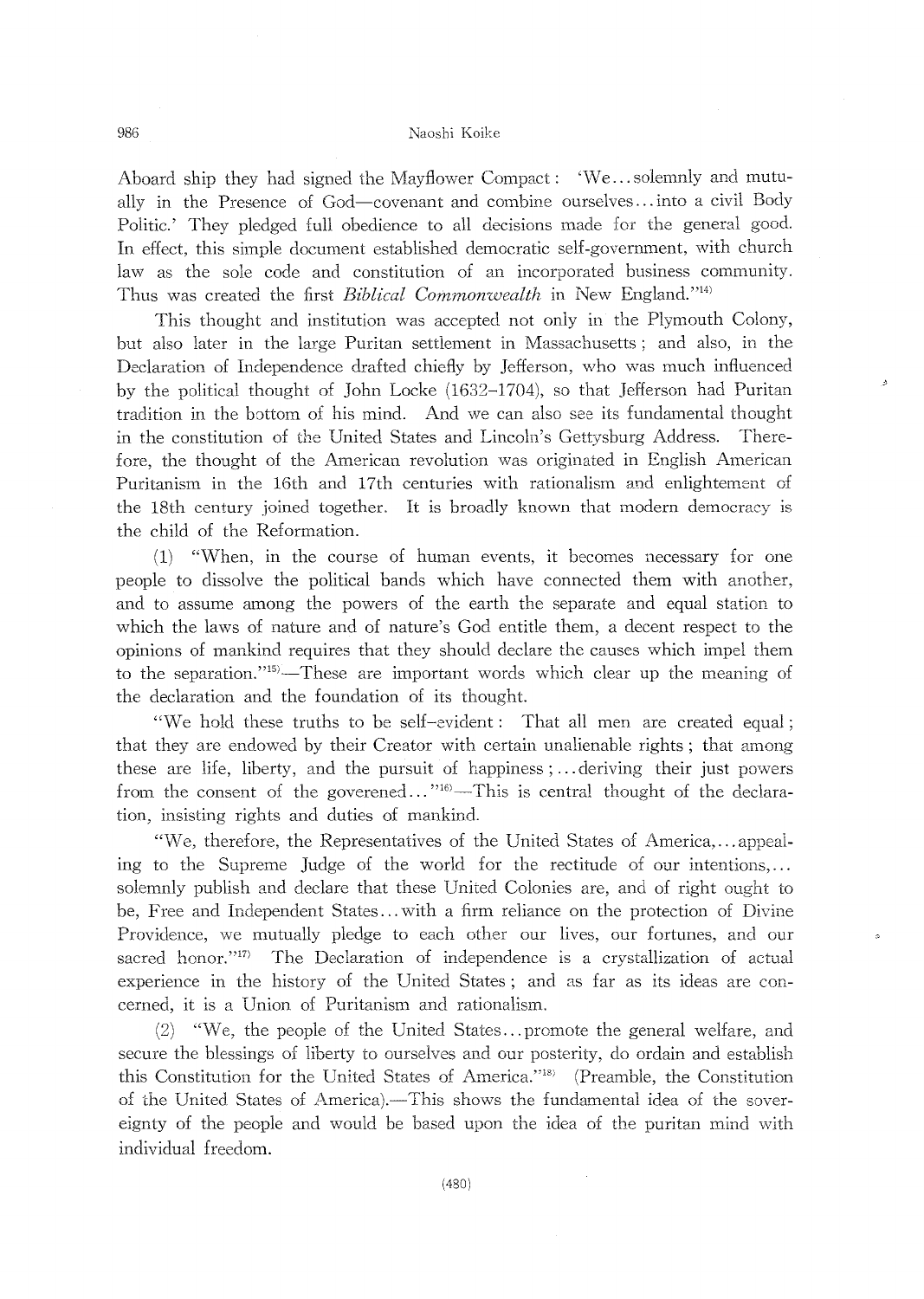(3) "Four score and seven years ago our fathers brought forth upon this continent, a new nation, conceived in Liberty, and dedicated to the proposition that all men are created equal....that we here highly resolve that these dead shall not have died in vain—that this nation, under God, shall have a new birth of freedom—and that, government of the people, by the people, for the people, shall not perish from the earth."<sup>19)</sup> (Lincoln's Gettysburg Address).

Calculating from November of 1863 when Lincoln addressed, four score and seven years ago was the year of the declaration of independence, 1886 and it expressed the Puritan spirit therein since the Pilgrim Fathers.

#### FORERUNNERS OF THE PURITAN 5.

Apart from the name "Puritan", some men had puritan faith long before the Reformation, as I mentioned in the beginning of this article. Their numbers were not always many, but they were evidently the forerunners of the Puritans in the respect that they requested freedom of faith and purity of worship.

#### (1) Thirty Weavers in England.

It is reported that around 1165, thirty weavers in England were interrogated at an Oxford Religious Conference. These people were reported to be the first persecuted Christians for the freedom of faith who believed in the triune God, the Bible, and only a real church; but they were banished out of the city after being sentenced as heretics because they did not have a regard for sacrament nor priesthood and later died from receiving strokes of the lash, and from exposure to the  $\text{cold}.^{20}$ 

#### (2) Richard Rolle (c. 1290-1349)

Rolle became a hermit at the age of 19 at Hampole, near Doncaste, and was famed for the rest of his holy life. He wrote the "Prick of Conscience" both in English and Latin and became a forerunner in clearing up corrupt priests.<sup>21)</sup>

#### (3) William of Oceam  $(1300 ? - 1349$  or 50)

Occam, an English schoolman, was known as the "Invincible Doctor" because he helped the Franciscan group who fought against Johannes XXIII. He also fought against the Pope's worldly and secular control in Italy and Bavaria.

Owing to this he was expelled, but he did not change his conviction to the very end. "He was one of the chief thinkers of his age and he gained, by his defence of nominalism against realism the name of Prince of Nominalists. He was also the author of the philosophical principle known as Oceam's Razor. In logic he restored induction to its place as the handmaid of deduction."22) "The three most profound and original of the schoolmen-Roger Bacon, Duns Scotus, and William of Occam were followed by a crowd of teachers hardly less illustrious in their day, such as Bungay, Burley, and Archbishop Peckham."22)

Occam did dot shrink in his enthusiasm from attacking the foundations of the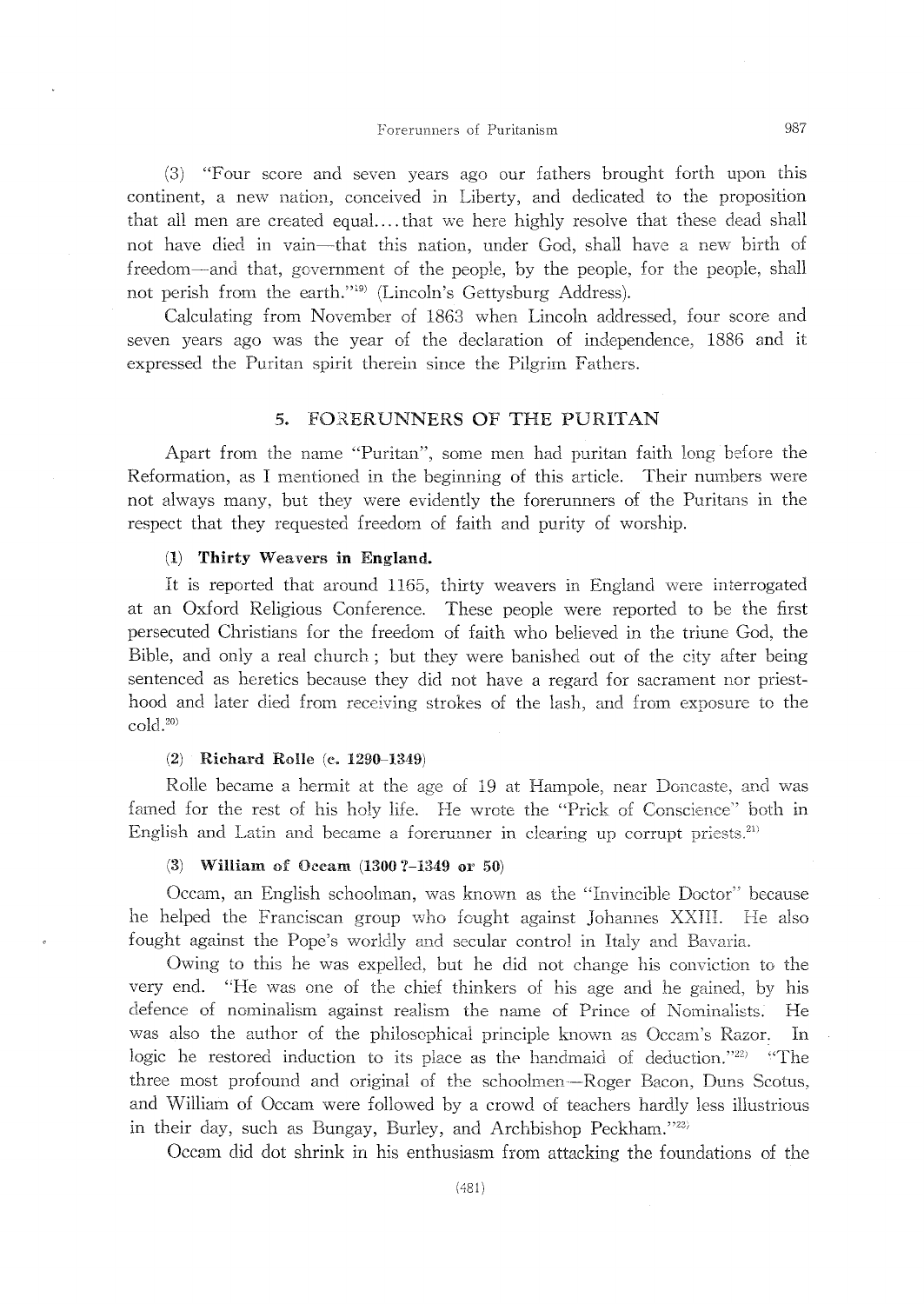Papal supremacy or from asserting the rights, of the civil power.

#### (4) John Wycliffe (c. 1320–1394)

The greatest forerunner of the Reformation in England, of course, was John Wycliffe. He became the harbinger of the Reformers not only in England but also the harbinger of Luther and Calvin on the Continent. John Huss (c. 1373- 1415), a Bohemian reformer, showed the deep influence of Wycliffe, and became a big stimulus in the Reformation in Germany. This was about one century and a half preceding the generation of Luther. Wycliffe was indeed the morning star of the Reformation.

"Wycliffe was born at Hipswell, near Richmond in Yorkshire; he was educated at Balliol College, Oxford, of which about 1360, he became master... He became parish priest at Fillingham, Lincolnshire, in 1361, and later held the same position at Ludgershall, before being given the living of Lutterworth, Leicestershire, in 1373."<sup>24)</sup> He was excellent in Mathematics, science and philosophy, and especially gave his life to the study of the Bible and theology. At Oxford he knew no rival in philosophical disputations; and as a lecturer he drew immense audiences of students.

However, his special character was one of seeking evangelical truth based on the Bible, rather than in philosophy or theology. He had an insight into many of its fundamental weak points through his use of scholasticism, and through scholastics he reached to gospel truths which the Bible itself had showed. He had confronted the medieval with the modem thought in his mind, and in the end, eVemgelical truth gained a victory in him. In Oxford they called him "Doctor Evangelicus", and in these words, his true character is vividly revealed. The churches at that time, of course, were all "Catholic" in system, in which they had a Pope as chief who controlled and restricted people not only in the religious world, but also in society, government, economy, civilization, thought, and in the lives of people in all Europe.

The amount of the "annates" i.e. the first fruits of a benefice and sacred tax that is commission for priests' induction etc. to the Vatican are said to be five times the amount of taxes charged by the English King.<sup>25</sup> The dissolute life of the Pope and leaders at the Vatican would have been above our immagination if we were to see them today. They were able to do this with the money which they had collected. As a result, simony i. e. the crime of buying or selling ecclesiastical preferment increased. Besides this, priests collected money from the general people under various pretexts. For instance: pardons, dispensations, and indulgences etc. Fees of registration of divorce, contract one'sdying wish, and baptism, etc. were also part of the church's income. Because of this corruption of the Pope and church, Wycliffe had to decidedly fight against them, comparing their corruptions to the truth of the Gospel according to the Bib1e. He claimed that foreign priests, as the Pope's agents, who wanted to collect money from English people should be banished from England in order to stop the flowing of English riches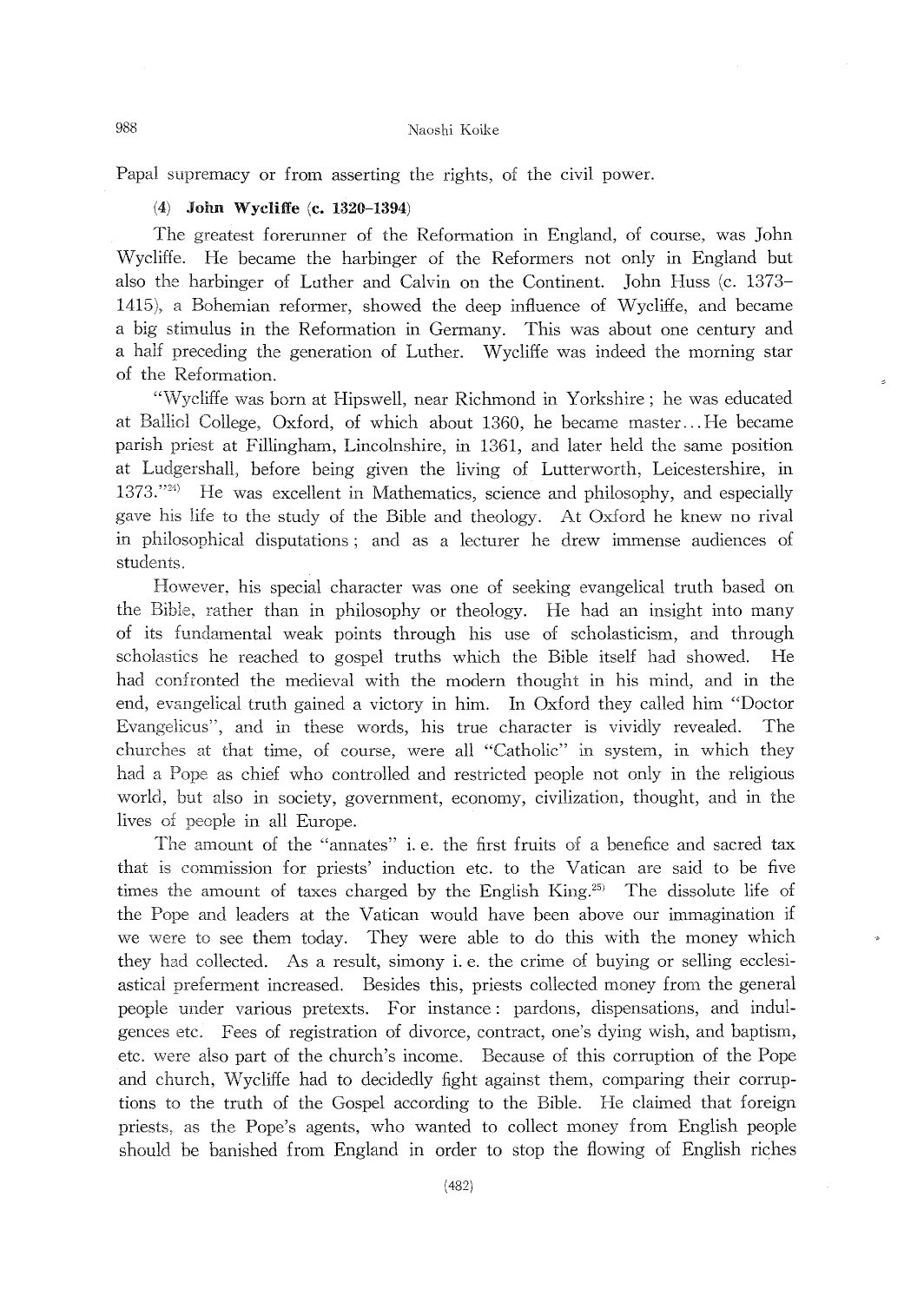into Rome. Thus, his assertion was approved by Parliament and also among influential persons. The Pope's greed and his unjustified imposition had violently aroused the English nation from antipathy; and Wycliff's insistence had appealed forcefully to the English nation's patriotic sentiment.

"The attack of Wycliffe began precisely at the moment when the Church of the middle ages had sunk to its lowest point of spiritual decay. The transfer of the Papacy to Avignon robbed it of much of the awe in which it had been held, for not only had the Popes sunk into creatures of the French King, but their greed and extortion produced almost universal revolt. The claime of first fruits and annates from all ecclesiastical preferments, the assumption of a right to dispose of all benefices in ecclesiastical patronage, the imposition of direct taxes on the clergy, the intrusion of foreign priests into English livings and English seas, produced a fierce hatred and contempt of Rome which never slept till the Reformation."26)

Through his "De Veritate Sacrae Scripturae", "De Domino Divino", and "De Ecclesia", etc. Wycliffe made the fundamental distinction clear between the true church according to the Bible and that of people accustomed to call. He said that the real church is only one, its chief being Christ. He bravely fought for freedom of the gospel which Paul and Luther fought for with the "Righteousness through faith". "1 am not ashamed of the gospel, for it is the power of God unto salvation to every one that believeth; to the Jews first, and also to the Greek. For therein is revealed a righteousness of God from faith unto faith: as it is written, But the righteous shall live by  $faith$ ."<sup>27</sup>) From this point of view, it is clear that Wycliffe was a Puritan before Puritans and the greatest forerunner of the Reformation.

"1n 1378, Wycliffe started his momentous translation of the Bible into English; not only does the completed version rank as the first English prose classic, but its translator's labours confirmed him in his belief that the actual words of Scripture should form the criterion of all Christian doctrine."28)

In 1382, the New Testament had been already completely translated by him, with which English people could, for the first time, read the Bible in their native tongue. It was an epoch-making event for them. The Old Testament had been completed in cooperation with Nicholas Hereford, his friend, in 1384. "An earlier translation of the whole Bible, in part of which he was aided by his scholar Hereford, was being revised and brought to the second form, which is better known as "Wycliffe's Bible," when death drew near."<sup>29)</sup> This English Bible became the powerful arm which he recaptured from the church and its priests, and he gave it to the hands of the people. Through this English Bible he could prove truths concerning the gospel not only to the scholars and priests, but also to the whole nation. "With an amazing industry he issued tract after tract in the tongue of the people itself. The dry, syllogistic Latin, the abstruse and involved argument which the great doctor had addressed to his academic hearers, were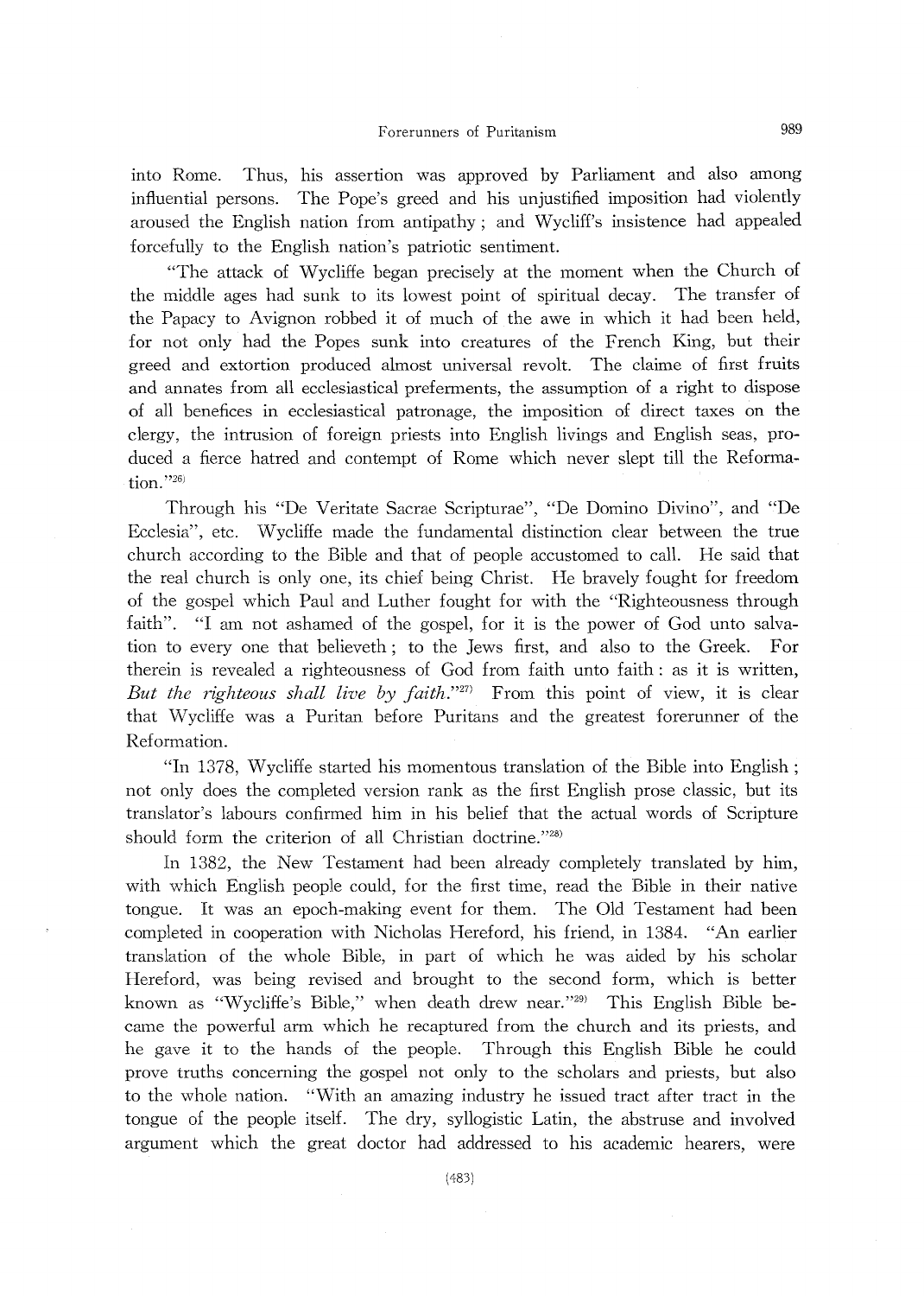## 990 Naoshi Koik

suddenly flung aside, and by a transition which marks the wonderful genius of the man the schoolman was transformed into the pamphleteer. If Chaucer is the father of our later English poetry, Wycliffe is the father of our later English prose."30)

"With the formal denial of the doctrine of Transubstantiation which Wycliffe issued in the spring of 1381 began that great movment of revolt which ended, more than a century after, in the establishment of religious freedom, by severing the mass of the Teutonic peoples from the general body of the Catholic Church. The act was the bolder that he stood utterly alone. The University, in which his influence had been hitherto all-powerful, at once condemned him."31) "He died Dec. 31, 1384 and was buried at Lutterworth, but by order of the pope his remains were subsequently disinterred and burned."<sup>32)</sup> Wycliffe was a man of great intellectual powers, supremely honest and quite fearless, and his doctrines endured because they were the outcome not of passionate prejudice, but of growing conviction on the living words of the Bible.

#### (5) Lollard

The word "Lollard", was said perhaps to have come from "lollen" or "lullen". It probably means much the same as "idle babbler," and was the nickname of contempt with which the orthodox Churchmen gave as an insult to their assailants.<sup>33)</sup> Wycliffe had organized the Lollard movement, an order of poor preachers called "the Simple Priests", which was aimed to improve the evil ways of the Church. Their coarse sermons and long cassock-like dress were liable to be ridiculed by the clergy, but formed a priceless organization for the diffusion of their master's doctrines. This movement developed so rapidly that their opponents said: "Every second man you met, was a Lollard", they complained.

Since Wycliffe died, his work was succeeded to the Lollards, which he started; and these groups spread all over the country and were called "Bible men", because they tried to build their faith and lives on the Bible which is God's words.

They represented the Puritan characteristic revolution and opened the way of the Reformation. We see that the English Reformation was not merely influenced by Luther and Calvin, since the appearance of the Puritan movement had an older and deeper history. "On the whole, the nation, in any case more formally than profoundly pious, adhered to orthodoxy. Lollardy, the last decline of Wycliffe's scholastic attack 150 years earlier, played no part in the Reformation." $34$ )

They were Nonconformists, or Separatists, or Independents, and they believed the simple Gospel based on the Bible itself and sought the genuine faithful life which was born from their belief. Qualifications as preachers, for them, was only receiving the summons from God directly, following the dictates of their conscience, not from men, neither through man  $;^{35}$  they did not need any system or hyperbolical ceremony which the Church established.

In this sense, the Lollard would have been the same type as the Mukyokai (Churchless) movement in Japan today, which was originated by Kanzo Uchimura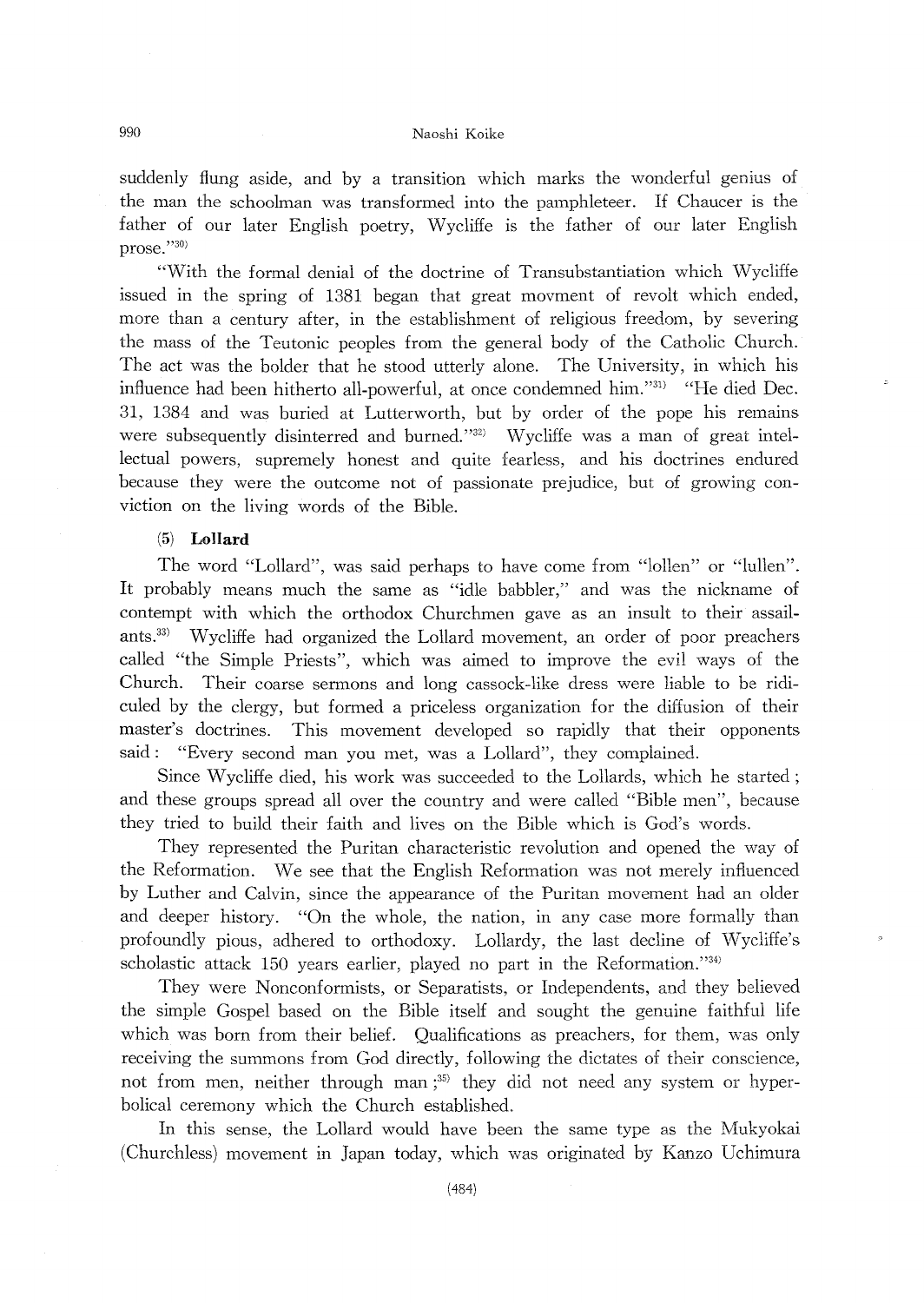(1861-1930), a remarkable Christian reformer,<sup>36)</sup> and the writer of HOW I BE-CAME A CHRISTIAN, which was translated into several European languages and gained more earnest readers and sympathizers overseas than in Japan, especially in Germany and Switzerland.

#### (6) Piers Plowman

"Piers the Plowman" is said to have been written perhaps by William Lang land (c. 1332-c. 1400) about 1362. This poem is a dream fable, and in regards to the apologue would be equal with the "Divine Comedy" of Dante (1265-1321), and the "Pilgrim's Progress" of John Bunyan (1628-1688). It was one summer morning in May and the poet slumbered sleeply by the side of a brook, in the Malvern Hills, and dreamed:

> In a somer sesoun whanne softe was the sonne I shop me into a shroud as I a shep were; In abite as an Ermyte, unholy of werkis, Wente wyde in this world, wondris to here. But on a May morwenyng on Malverne hilles Me befel a ferly, of fairie me thoughte; I was wery, forwandrit, and wente me to reste Undir a brood bank be a bourne side, And as I lay and lenide and lokide on the watris I slomeride into a slepyng, it swiyede so merye. Thanne gan I mete a merveillous swevence, That I was in a wildernesse, wiste I nevere where; Ac as I beheld into the Est, an heigh to the sonne, 1 saigh a tour on a toft triyely imakid; A dep dale benethe, a dungeoun therinne, With depe dikes and derke and dredful of sight. A Iair feld ful of folk fand 1 there betwene Of alle maner of men, the mene and the riche, Worching and wandringe as the world askith. $37$

 $(A. Prologue. 1-19)$ 

In the dream the poet saw, Corruption; Lady Holy Church appeared and talked teaching of love and truth. Lady Meed appeared and tried to get married to Falsehood; however, she was protested by Theology and was on trial before the King's court. In the court, there appeared Conscience, Reason and Love as witnesses...The Seven Deadly Sins converted their sins and went out to search for St. Truth together. Then Piers Plowman came and taught the way to the truth preaching high regard of labor, sympathizing with poor farmers who were oppressed and he became a spokesman for them.<sup>38)</sup>

It satirized that the true pilgrimage should not go to the big cathedral in Canterbury, but to the castle of Truth, and their guide should not be priest nor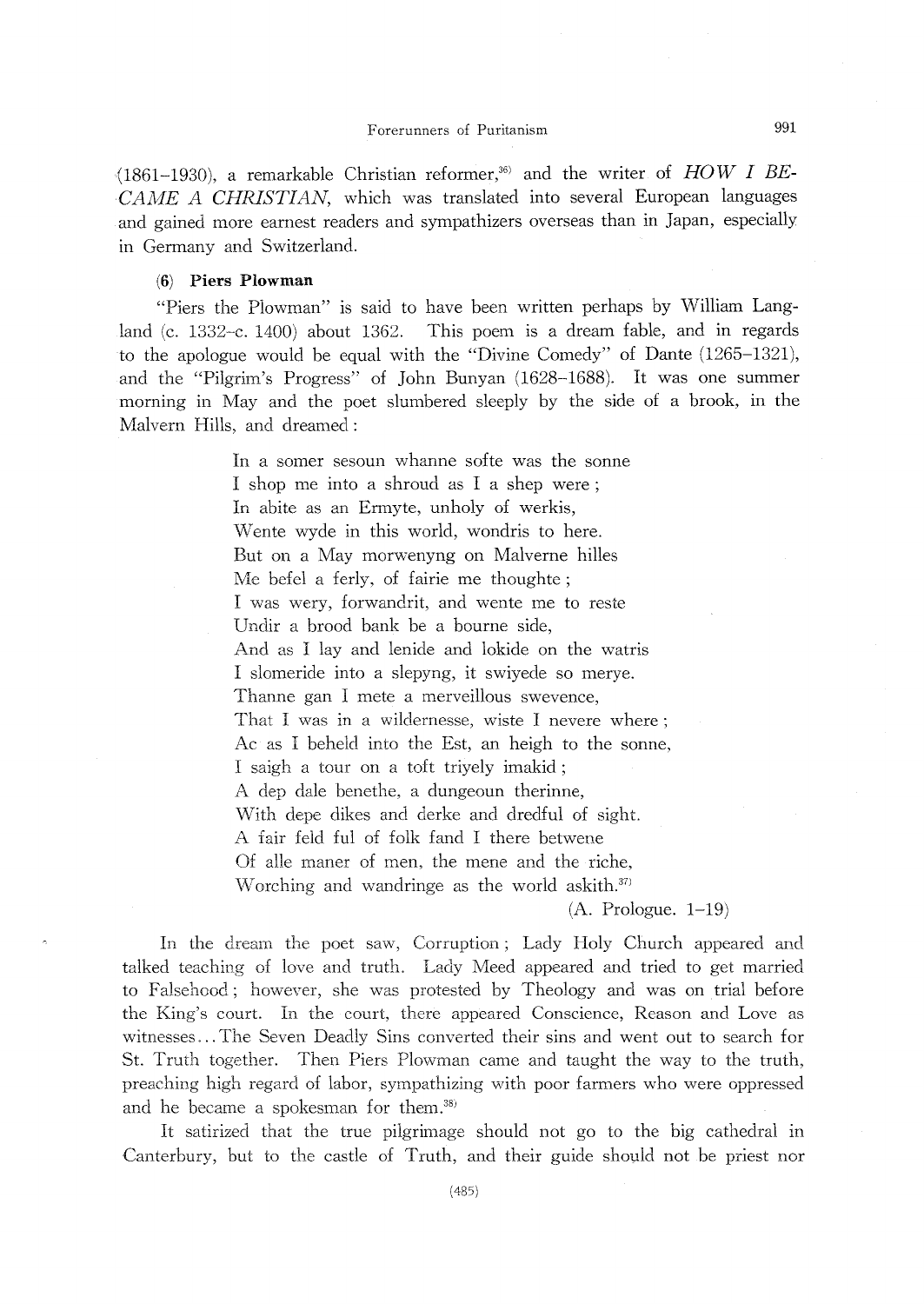clerk, but the Pious Ploughman who is labouring hardily with his hands in the field; and the pardon of sin should not depend on the indulgence or formal ceremonies. "He it is who bids the knight no more wrest gifts from his tenant nor misdo with the poor. Though he be thine underling here, well may hap in heaven that he be worthier set and with more bliss than thou.... For in charnel at church churles be evil to know, or a knight from a knave there. The gospel of equality is backed by the gospel of labour. The aim of the Ploughman is to work, and to make the world work with him. He warns the labourer as he warns the knight. Hunger is God's instrument in bringing the idlest to toil, and Hunger waits to work her will on the idler and the waster. On the eve of the great struggle between wealth and labour Longland stands alone in his fairness to both, in his shrewd political and religious common sense. In the face of the popular hatred towards John of Gaunt, he paints the Duke in a famous apologue as the cat who, greedy as she might be, at any rate keeps the noble rats from utterly devouring the mice of the people. The poet is loyal to the Church, but his pilgrimage is not to Walsingham, but to Truth; he proclaims a righteous life to be better than a host of indulgences, and God sends His pardon to Piers when priests dispute it...."39)

## (7) GeofreyChaucer (c. 1340-1400)

Chaucer opposed the hierarchy of Catholic churches by a tacit consent. In his "Canterbury Tales", he sketched a good Puritan character in "a poor priest in a town". This priest was poor, but a learned man, and rich of holy thought and work. He taught of Christ's Gospel and the Twelve Apostles; moreover, he carried out his teachings in real life, and his mission was guiding people to Heaven through holy words and good examples.40)

> "A good man was ther of religioun, And was a povre Persoun of a toun But riche he was of hooly thoght and werk. He was also a lerned man, a clerk That Cristes gospel trewely wolde preche. Hise parisshens devoutly wolde the teche, Benygen he was, and wonder diligent, And in a adversitee ful pacient,..."<sup>41)</sup>

#### (8) John Huss (c. 1373-1415)

Huss was bom the son of a farmer in the south of Bohemia, finished theology at the University of Prague, and was made dean of the philosophical faculty in 1401 and rector in 1402. He was also the preacher of the Bethlehem Chapel, and in charge from 1400.

From the deep influence of Wycliffe, he steadily and continually insisted reform upon the doctrine and system of the Roman Church which was distorting the teachings of the Bible. He was known as a man of noble character and sincere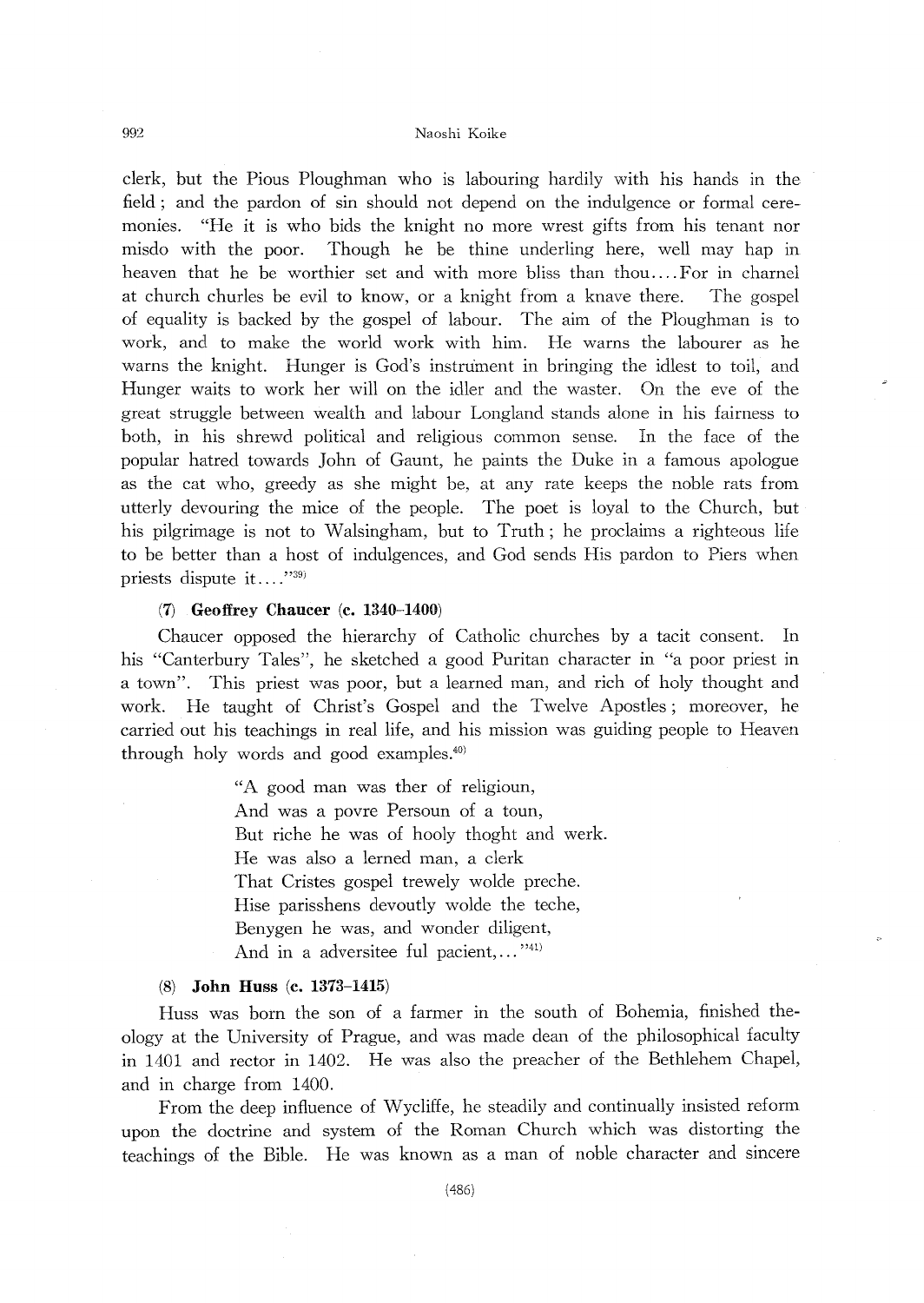life, receiving the reverence and affection of the people. He was strongly tied with the Bohemians, who wished to have freedom from the Holy Roman Empire's control.

He was also an ardent patriot; his reformative movement was supported by King Wenceslaus, the university and general public. In 1410 he was forbidden to preach and in the following year ordered excommunication by a papal buil; but the general public took side with Huss.<sup>42)</sup>

In 1412, when Joannes XXIII sold indulgences, aiming to collect the war funds to put down the king of Naples, Huss hotly spoke against it. Taking this opportunity, laymen believers banded together around him; and it expanded into a social movement. In that year he was excommunicated and banished from Prague. He, however, undauntedly continued his preaching and retired into the country to devote himself to writing.

In 1414, he received a friendly gesture from the emperor Sigismund, who offered him a safe-conduct if he would attend the "Council of Constance", called to restore unity in the Church. Relying on the emperor's good faith, Huss accepted, but no sooner had he arrived at Constance than he was arrested as a heretic.43) At the Council he realized that the "safe-conduct" had only been the emperor's treachery. "He was condemned, and burned at the stake, July 6, 1415.... His death arroused indignation throughout Bohemia which led directly to the Hussite Wars. A man of the greatest sincerity and courage, he is esteemed by all Protestants as the forerunner of Luther and one of the first to protest with honesty against the corruptions that abounded in the Church."44)

## (9) Girolamo Savonarola (1452-1498)

Savonarola was born at Ferrarra, ltaly and became a Dominican monk in 1474, against the will of his parents, who wished him to become a physician. By the time he was living in Florence in 1490, in the monasterγof San Marco, his passionate hatred was not only to the world but also to the corrupted situation within the Church. In 1486, he became a very popular preacher since he possessed a magnetic personality and a power over words.

He soon became a leader of the city of Florence; which, at that time, was almost a new city, and his Puritan spirit was exemplified in the "Bonfire of the Vanities", to burn the fleshly things. However, in 1495, the Pope forbade him to preach in public; and after disobeying three papal injunctions to repair to Rome, he was excommunicated in 1497. Although he was again in the ascendant, in 1498 hewas again forbidden to speak in public by the Arrabbiati, the Medici party. By Savonarola's continued attack against the Pope, the Pope finally gave the order that he must be silenced. After horrible torture, he was found a heretic and on May 23, 1498, he was hanged and then his body was burnt. Savonarola's interest lay on the Reformation within the Church more than on the problems of the doctrine. $45$  "His sincerity and the fire of his personality are amply proved by the fact that he was able even for so short a time to hitch the wagon of so many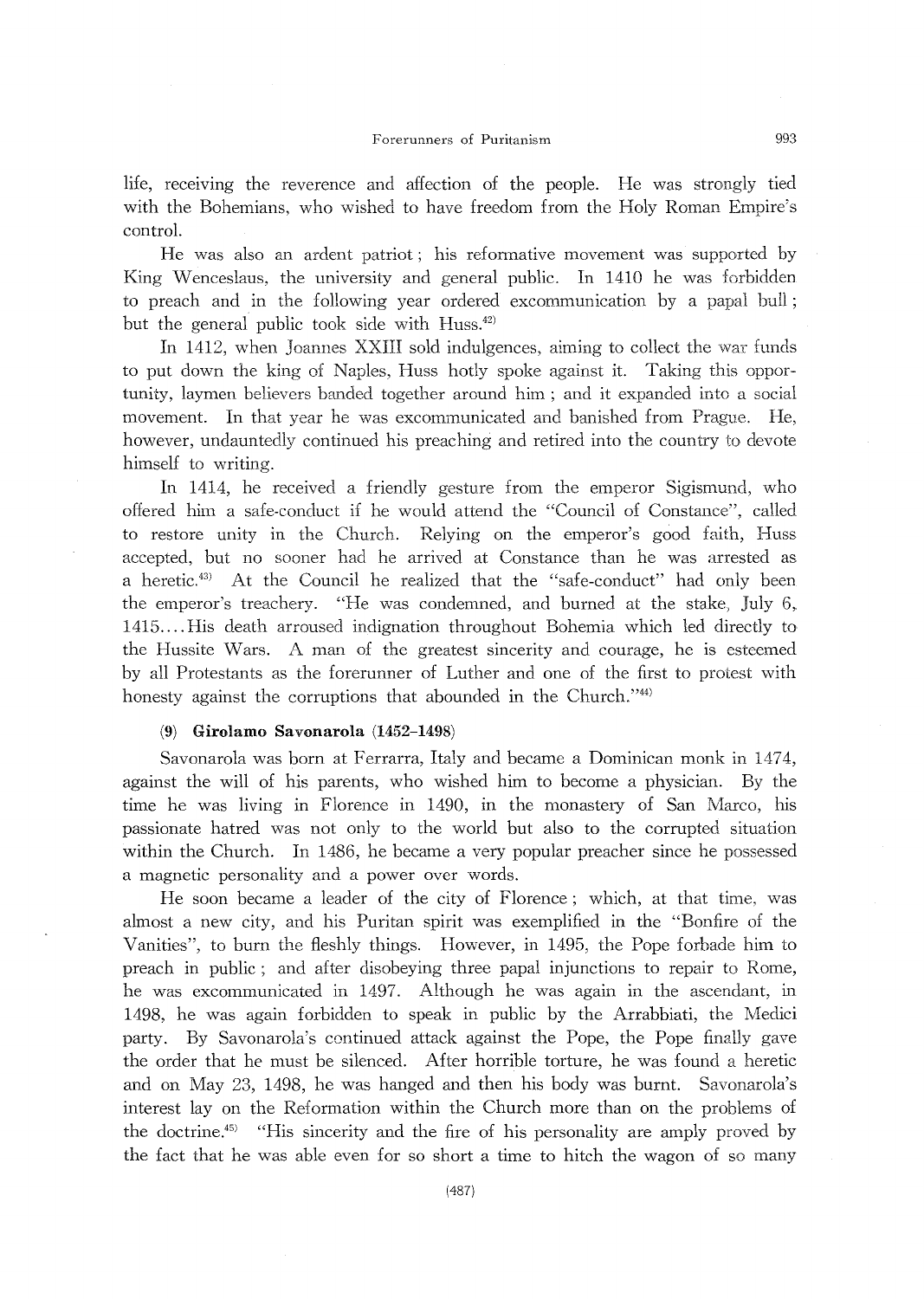thousands to such a distant star."46)

#### 6. CONCLUSION

The simple faith of only faith, not keeping an eye on its result, is real pure faith. "A man is justified by faith apart from works of the law",<sup>47</sup> is deep, strong and solid faith. This faith, at first, gives peace to the believers. Through this faith, the forerunners of the Puritanism and the reformers of the Reformation attempted to overcome the world; when they found the following words in the Bible, how did they embolden in their reformative works?  $K\alpha$ :  $\alpha\tilde{\nu}\tau\eta \epsilon\tilde{\sigma}\tau\tilde{\nu}\nu\tilde{\eta}\nu\tilde{\nu}\kappa\eta$  $\hat{\gamma}$  νικήσασα τον κουμον,  $\hat{\gamma}$  πίστι<  $\hat{\gamma}$ μων.<sup>43</sup> – (and this is the victory that hath overcome the warld even our faith.) Before the fighting, they have already overcome the world at even any sacrifice in their faith. "The righteous shall live by faith."<sup>49)</sup> would have stricken them in the bottom of their spirit like an electric shock. - The Reformation was not only a reform of Christianity itself, but also that of a new life to all human affairs-industry, commerce, arts, literature, morality and education etc., in the whole of Europe, the world at that time. It had rose with the study of the Bible itself by the forerunners and the reformers of the Reformation. So we might say that the Reformation came about by the Bible itself rather than by Wycliffe, Calvin or Luther, etc. A small copy of the Bible has the greatest strength to reform mankind and nations as well as each individual spirit.

To be a heroic Christian for humanity and righteousness, it is not always necessary to pass through any set of ceremonies or to sign any form of doctrines, but genuine and pure faith in God is one thing needful, and all other good things would follow as necessary consequences.<sup>50</sup>

Through the faith of Luther, a new Germany arose which produced Hegel, Kant and Goethe; through the faith of Wycliffe and Calvin, England produced Cromwell and the United States produced Washington and Lincoln. When a man concentrates all his attention on Jesus and his Cross, his thought will become unified and obtain freedom and strength, his spirit will come to life again and be able to stand alone in the universe. But, what are today's Christian Churches and so-called Christians?

#### 7. NOTES

- 1) Exodus 5: 1.
- 2) Matthew 6: 33.
- 3) William Haller, "The Rise of Puritanism", (New York: Harper & Row, 1957), p. 3.
- 4) Yasaka Takagi, "America", (Tokyo: Tokyo University Publishing Assn., 1962), p. 74.
- 5) J. R. Green, "A Short History of the English People", vol. 2, (London: Dent & Sons Ltd., 1960), p. 431.

7) Ralph Barton Perry, "Puritanism and Democracy", (New York: The Vanguard Press, 1944), pp. 65-66.

<sup>6)</sup> Ibid., p. 435.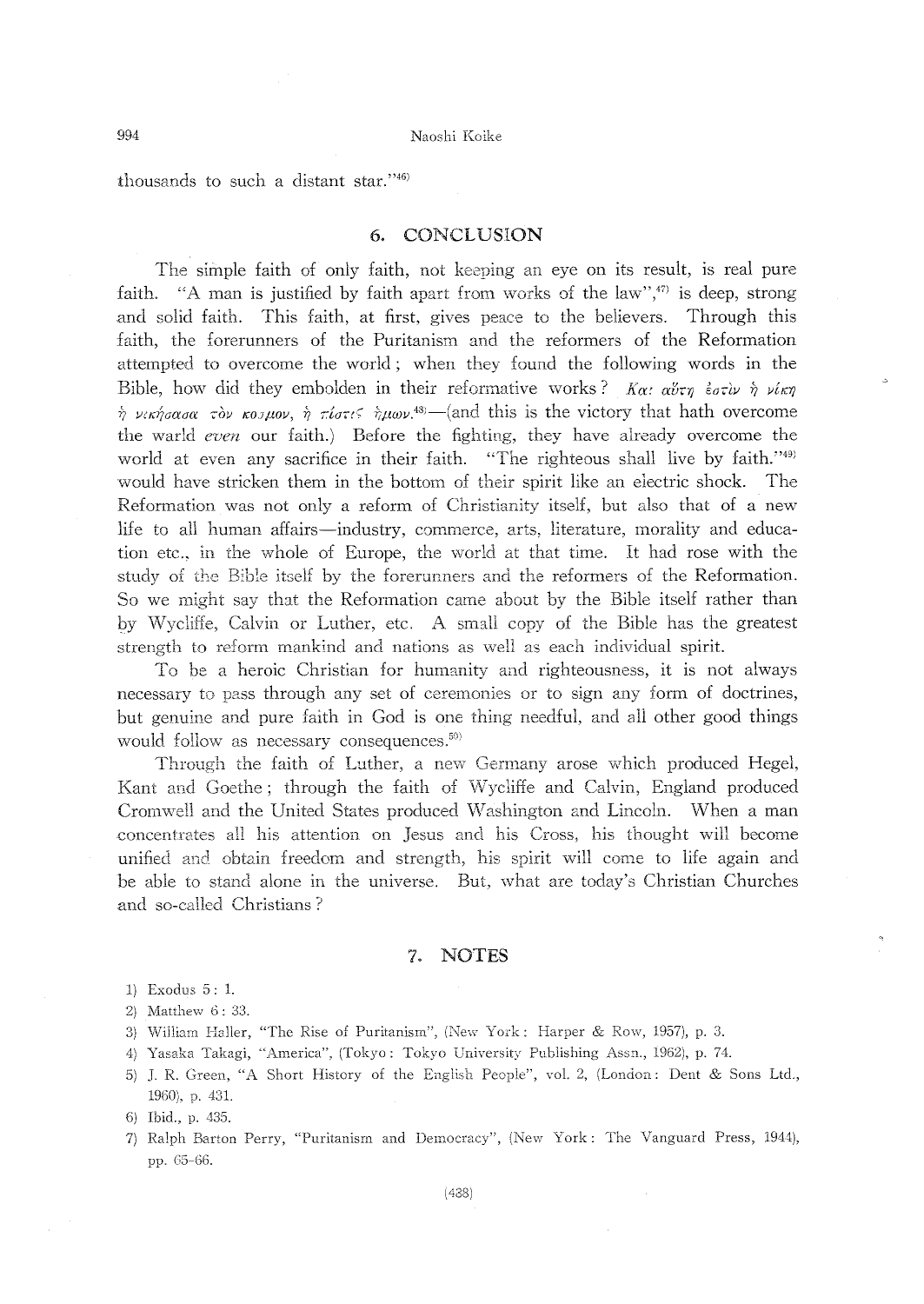- 8) Romans 3:28.
- 9) Ibid., 5: 16-17.
- 10) Galatians 3: 11.
- 11) Hyoei Ishiwara, "Puritan", (Tokyo: Yamamoto Shoten, 1963), p. 7.
- 12) William T. Davis, "Bradford's History of Plymouth Plantation", (New York: Barnes & Noble, Inc., 1959), pp. 7-8.
- 13) J. R. Green, "A Short History of the English People", vol. 2, (London: Dent & Sons Ltd., 1960), p. 474.
- 14) Richard B. Morris and the Editors of Life, "The Life History of the United States", vol. 1, (New York: Time Inc., 1963), p. 86.
- 15) William T. Hutchinson, "The Constitution of Our United States", (Chicago: Rand McNally & Company, 1936), p. 53.
- 16) Ibid., p. 53.
- 17) Ibid., pp. 58-60.
- 18) Ibid., p. 7.
- 19) Ibid., p. 63.
- 20) Hyoei Ishiwara, "Puritan", (Tokyo: Yamamoto Shoten, 1963), p. 16.
- 21) J. A. Hammerton, "Concise Universal Biography", (London: The Amalgamated Press Ltd.), p. 1159.
- 22) Ibid., p. 1048.
- 23) J. R. Green, "A History of the English People", vol. 1, (London: Dent & Sons Ltd., 1960), pp. 141-142.
- 24) J. A. Hammerton, "Concise Universal Biography", (London: The Amalgamated Press Ltd.), p. 1427.
- 25) Tomoo Matsuda, "The Reformation", (Tokyo: Shibundo, 1961), p. 43.
- 26) J. R. Green, "A History of the English People", vol. 1, (London: Dent & Sons Ltd., 1960), p. 222.
- 27) Romans 1: 16-17.
- 28) J. A. Hammerton, "Concise Universal Biography", (London: The Amalgamated Press Ltd.), p. 1427.
- 29) J. R. Green, "A Short History of the English People", vol. 1, (London: Dent & Sons Ltd., 1960), p. 229.
- 30) Ibid., p. 226.
- 31) Ibid., p. 226.
- 32) J. A. Hammerton, "Concise Universal Biography", (London: The Amalgamated Prees Ltd.), p. 1428.
- 33) J. R. Green, "A Short History of the English People", vol. 1, (London: Dent & Sons Ltd., 1960), p. 227.
- 34) G. R. Elton, "The New Cambridge Modern History", vol. 2, (Cambridge: Cambridge University Press, 1962), p. 227.
- 35) See Galatians 1: 1.
- 36) See Churchless Christianity, Naoshi Koike: "Kanzo Uchimura: A Summary of His Life and Faith", (The Memoirs of the Muroran Institute of Technology, vol. 5, No. 1, July 1965), pp. 367-370.
- 37) Nevill Coghill, "Langland: Piers Plowman", (London: F. Mildner & Sons, 1964), pp. 14-15.
- 38) Yasuo Yamato, "A History of English Literature", (Tokyo: Nomura Shoten, 1948), pp. 25-27.
- 39) J. R. Green, "A Short History of the English People", vol. 1, (London: Dent & Sons Ltd.,